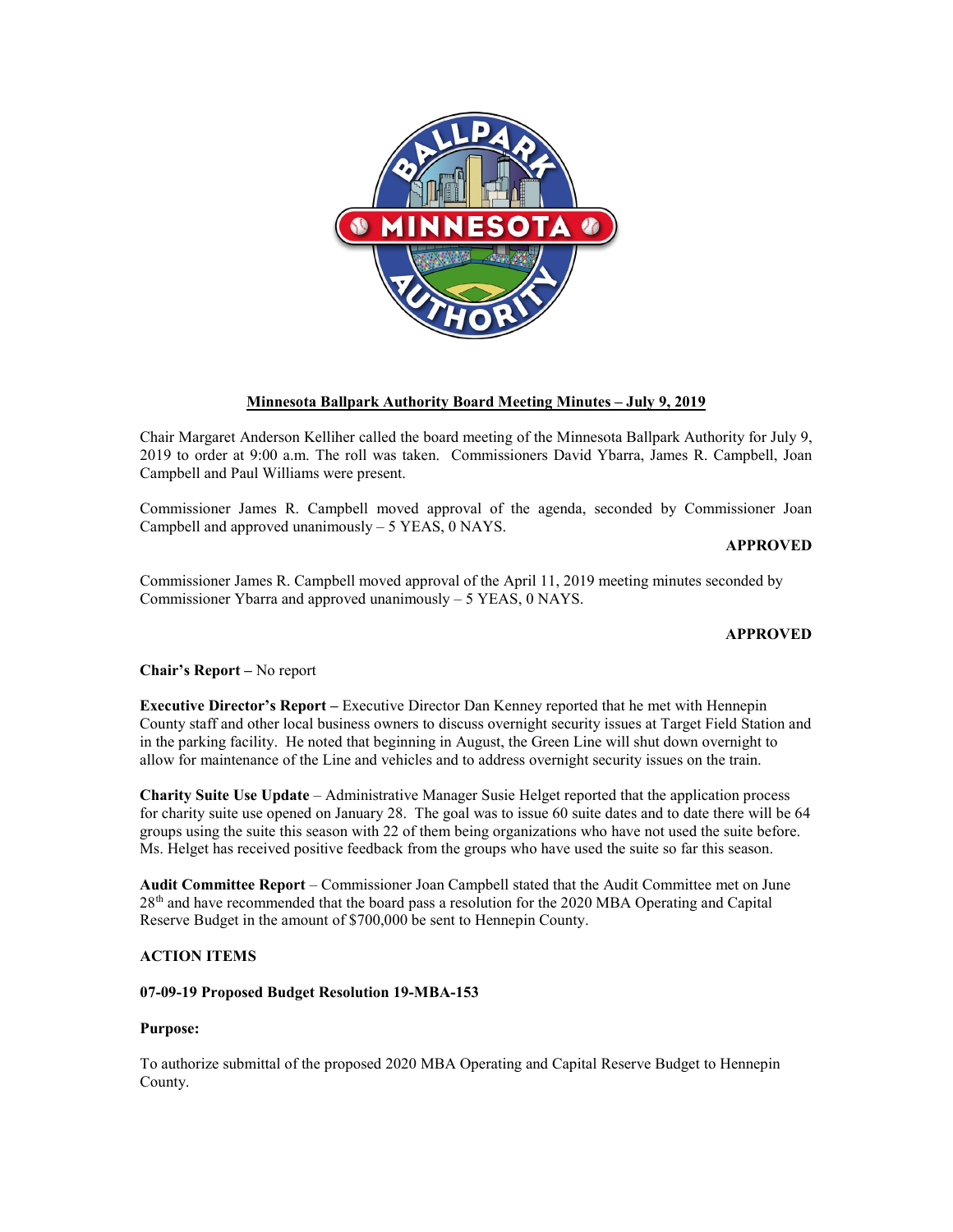#### **Background:**

Minnesota Laws 2006, Chapter 257, Section 12, subdivision 11 provides that Hennepin County may use certain proceeds from the authorized sales tax revenue to pay for governmental operating costs of the Authority, other than operating and maintaining the Ballpark. And subdivision 1 authorizes Hennepin County to make grants to the Authority for reserves for Ballpark capital improvements. The MBA and Hennepin County have entered into a grant agreement that provides details regarding the annual grant for Authority operating costs along with annual payments into a reserve fund for Ballpark capital improvement expenses. The Grant Agreement requires the Authority to submit a proposed operating and capital improvement budget to Hennepin County before August of every year. A final budget is adopted by the MBA Board in October.

Attached is the MBA proposed operating budget for 2020. The MBA Audit Committee reviewed the proposed budget on Friday, June 28, 2019 and has recommended approval.

The total proposed General Fund budget for 2020 represents a 0% increase in expenditures from the 2019 budget.

Per the Grant Agreement, Hennepin County also agrees to make annual payments for 30 years into a special revenue fund for ballpark capital improvements. The required annual contribution shall be \$1,100,000 in the first year and escalates by an inflation factor thereafter.

The inflation factor is defined in the Ballpark Lease Agreement as an annual CPI increase. This is defined as an increase calculated in the index known as the US Department of Labor Bureau of Labor Statistics, Consumer Price Index, All Urban Consumers, Unites States City Average, All items. As estimated for the period beginning January 2010 through June 2019, the County capital contribution is proposed to be \$1,304,266.

The Ballpark Lease Agreement between the MBA and the Minnesota Twins, LLC Section 3.1 outlines annual Tenant rent of \$900,000, of which \$600,000 is indexed for inflation annually. As estimated for the period beginning January 2010 through June 2019 the Twin's rent amount is proposed to be \$1,011,418 for 2020.

#### **Action Requested:**

**BE IT RESOLVED** that the Minnesota Ballpark Authority Board hereby approves the Audit Committee recommendation for a Proposed MBA General Fund Operating Budget of \$700,000, and authorizes the Executive Director to submit the proposed 2020 MBA operating budget, attached as Schedule A, to Hennepin County, requesting a grant of \$700,000 from Hennepin County Ballpark Sales Tax; and

**BE IT FURTHER RESOLVED** that the Minnesota Ballpark Authority Board hereby approves the Audit Committee recommendation for the Proposed MBA Capital Reserve Fund Budget of \$2,467,000, attached as Schedule B.

#### **APPROVED**

#### **7-09-19 Proposed Resolution 19-MBA-154**

#### **Purpose:**

To authorize, empower, approve and direct (i) the transfer and conveyance of a portion of the Cedar Lake Trail parcels owned by the Minnesota Ballpark Authority (the "MBA") and of any property accruing to the MBA following the completion of the vacation of Holden Street to the Hennepin County Regional Rail Authority (the"HCRRA") and (ii) the Chair or Vice Chair and the Executive Director to negotiate and enter into agreements, amendments, deeds and other documents related to such transfer and conveyance, to allow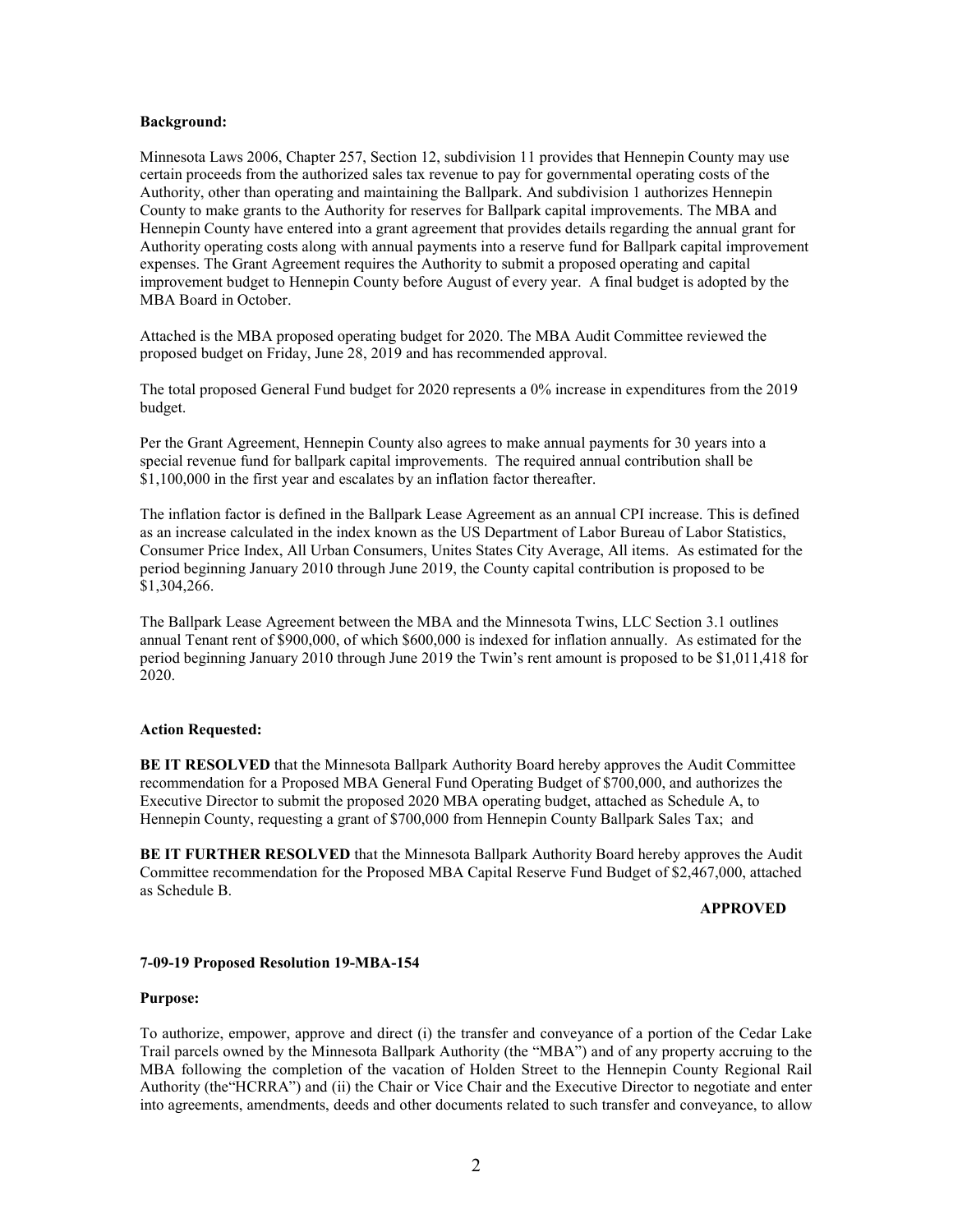the HCRRA to enter into an agreement with BNSF Railway Company ("BNSF") for vehicular access for maintenance purposes over such parcels and property.

#### **Background:**

The MBA adopted Resolution 19-MBA-150 ("Resolution 150") whereby the MBA authorized the Chair or Vice Chair and Executive Director to negotiate and enter into amendments to the Operations and Maintenance Agreement, dated September 8, 2009, as amended (the "O&M Agreement") by and among the MBA, the Metropolitan Council (the "Met Council"), Twins Ballpark LLC (the "Tenant"), and Minnesota Twins LLC (the "Twins" and, together with the Tenant, collectively referred to as the "Team"); and the Construction License and Maintenance Agreement, dated May 23, 2007 (the "CLMA") by and between the MBA and BNSF. Since the adoption of Resolution 150, it has been determined that, in lieu of amending the CLMA, the MBA should transfer and convey a portion of the Cedar Lake Trail parcels owned by the MBA and a portion of to-be-vacated Holden Street to the HCRRA. This will allow the granting of the necessary easements requested by BNSF pursuant to an Access Easement Agreement by and among the Met Council, HCRRA, BNSF and the City of Minneapolis (the "City"). The MBA, Met Council and Team still intend to amend the O&M Agreement generally in the manner set out in Resolution 150.

The MBA Executive Director and legal counsel have been involved in negotiations with the Met Council, the Team, the City and BNSF in order to facilitate BNSF's request to use a portion of the Cedar Lake Trail currently owned by the MBA and any property accruing to the MBA following the completion of the vacation of Holden Street for vehicular access for maintenance purposes. Of paramount importance, the MBA goal has been to ensure that the terms of the transaction provide the MBA with an appropriate level of protection and that the MBA and the Team retain the existing rights to use such portion of the Cedar Lake Trail and to-be-vacated Holden Street.

Such transfer and conveyance would include the reservations of rights by the MBA and the granting by the HCRRA of easements and other rights to the MBA, as necessary to preserve and continue the rights of the Authority and its lessees, successors and assigns, including without limitation, the Team during the term of the Ballpark Lease, to use such property for the efficient construction, maintenance, repair, reconstruction, operation and servicing of Target Field (such efficient construction, maintenance, repair, reconstruction, operation and servicing of Target Field are hereinafter referred to as "Servicing of the Ballpark"). The provisions in the reservations and easements regarding Servicing of the Ballpark would be consistent with the provisions set forth in that certain Cedar Lake Trail Easement Agreement dated January 25, 2010, as amended.

#### **Action Requested:**

**BE IT RESOLVED** that the Minnesota Ballpark Authority authorizes, empowers, approves and directs: (i) the transfer and conveyance of a portion of the Cedar Lake Trail parcels owned by the Minnesota Ballpark Authority and of any property accruing to the Minnesota Ballpark Authority following the completion of the vacation of Holden Street to the Hennepin County Regional Rail Authority; and (ii) the Chair or Vice Chair and Executive Director to negotiate and enter into agreements, amendments, deeds and other documents related to such transfer and conveyance, including taking any steps necessary to continue and ensure (a) that the transferred and conveyed property is not Team exclusive lease area under the Minnesota Ballpark Authority's leases with the Team and (b) that such leases permit the granting of the rights to BNSF in the Access Easement Agreement, with such necessary and appropriate variations, omissions and insertions as the Chair or Vice Chair and Executive Director in their discretion shall determine, provided that the accepting thereof by the Chair or Vice Chair and Executive Director shall be conclusive evidence of such determination. The transfer and conveyance shall preserve and continue the rights of the Authority and its lessees, successors and assigns, including without limitation, the Team during the term of the Ballpark Lease, to use such property for Servicing of the Ballpark.

**APPROVED**